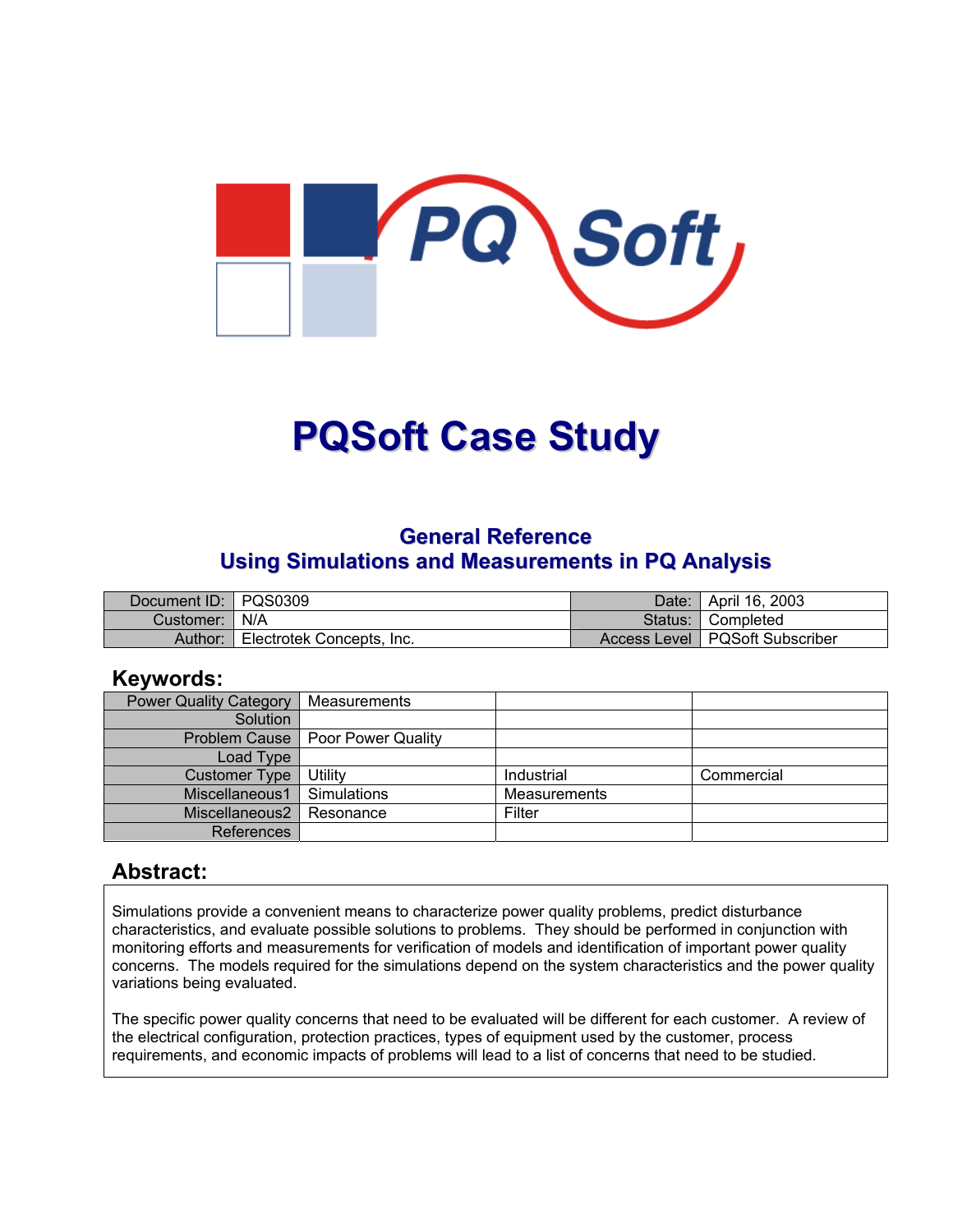# <span id="page-1-0"></span>**TABLE OF CONTENTS**

| USING SIMULATIONS AND MEASUREMENTS IN POWER QUALITY ANALYSIS3 |  |
|---------------------------------------------------------------|--|
|                                                               |  |
|                                                               |  |
|                                                               |  |
|                                                               |  |

# **LIST OF TABLES**

|--|

## **RELATED STANDARDS**

IEEE Standard 1159 IEEE Standard 1346 IEEE Standard 1250 IEEE Standard 1036 IEEE Standard 519

# **GLOSSARY AND ACRONYMS**

| ASD         | Adjustable-Speed Drive                     |  |
|-------------|--------------------------------------------|--|
| CT.         | <b>Current Transformer</b>                 |  |
| <b>EMTP</b> | Electromagnetic Transients Program         |  |
| <b>HVAC</b> | High-Voltage Air Conditioning              |  |
| <b>MOV</b>  | <b>Metal Oxide Varistor</b>                |  |
| PF.         | Power Factor                               |  |
| <b>PWM</b>  | <b>Pulse Width Modulation</b>              |  |
| <b>TVSS</b> | <b>Transient Voltage Surge Suppressors</b> |  |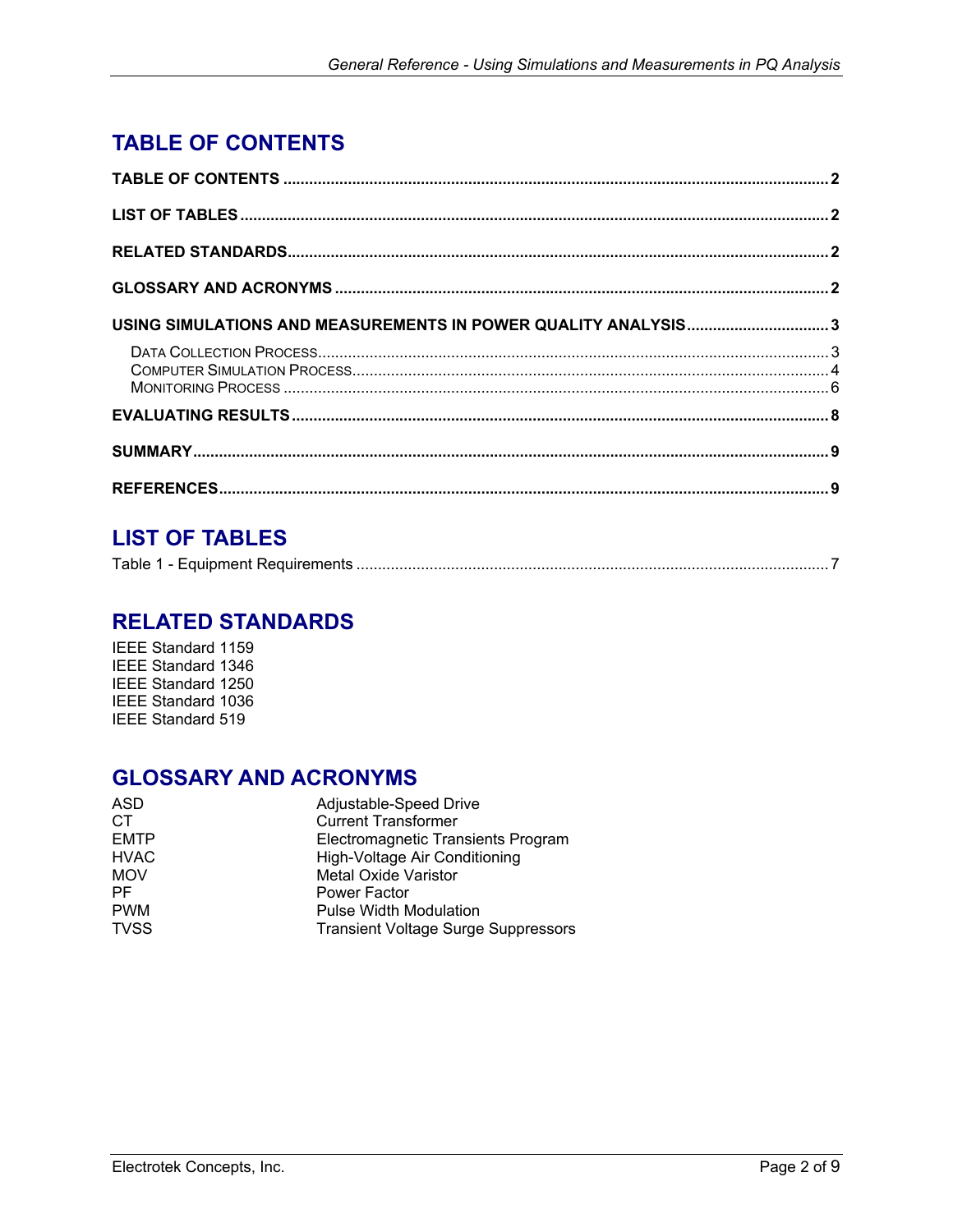# <span id="page-2-0"></span>**USING SIMULATIONS AND MEASUREMENTS IN POWER QUALITY ANALYSIS**

Power quality concerns that need to be evaluated will be different for each utility and customer configuration. A review of the electrical configuration, protection practices, types of equipment used by the customer, process requirements, and economic impacts of problems will lead to a list of concerns that need to be studied. These concerns can include possible problems with both the utility system and customer facilities. Possible power quality problem categories include:

- − Voltage transients caused by circuit switching and load switching within the customer facility.
- − Harmonic distortion from the application of adjustable-speed drives or other nonlinear loads.
- Transformer heating caused by harmonic current levels.
- Transient voltage magnification at low voltage capacitor banks.
- Sensitivity of adjustable-speed drives (ASDs) and control systems to utility capacitor switching transients.
- − Transients and notching associated with power electronic equipment operation.
- − Neutral conductor overloading due to harmonic producing loads in commercial installations.
- − Voltage flicker from arc furnace loads and arc welding loads.
- − Voltage sags due to faults on parallel circuits on the same distribution system or faults on the transmission system.
- − Momentary interruptions at industrial and commercial installations due to recloser operations on feeder circuit breakers.
- − Coupled voltages in customer facilities due to lightning transients on the primary distribution systems.

Identification of the particular concerns involved for an installation provides a focus for a simulation-based study. Development of a model for analysis of the problem is dependent on the frequency range of the power quality variations that need to be studied. The model can be for computer simulations, hand calculations, or application of simple rules. For example, analysis of voltage sags often requires modeling that includes the utility transmission system, while analysis of high frequency transients might only require a model for a very local part of the customer facility.

Monitoring requirements are also based on the particular concern involved. If harmonic distortion is a concern, monitoring of steady-state conditions with a harmonic analyzer is required. Analysis of disturbances requires a disturbance monitor. The duration of monitoring depends on how often the problems occur. Some problems with voltage sags or momentary interruptions might only occur a few times per year due to faults on the transmission system, while problems caused by capacitor switching might occur every day. Other voltage variations of interest will typically fall somewhere between these extremes.

#### *Data Collection Process*

A representation of the customer system and important parts of the utility system should be developed for preliminary analysis. This model can be used for preliminary simulations or analysis to predict power quality problems and evaluate possible solutions to problems. In cooperation with the customer, the data for the model is collected and compiled into a database for convenient reference during the study.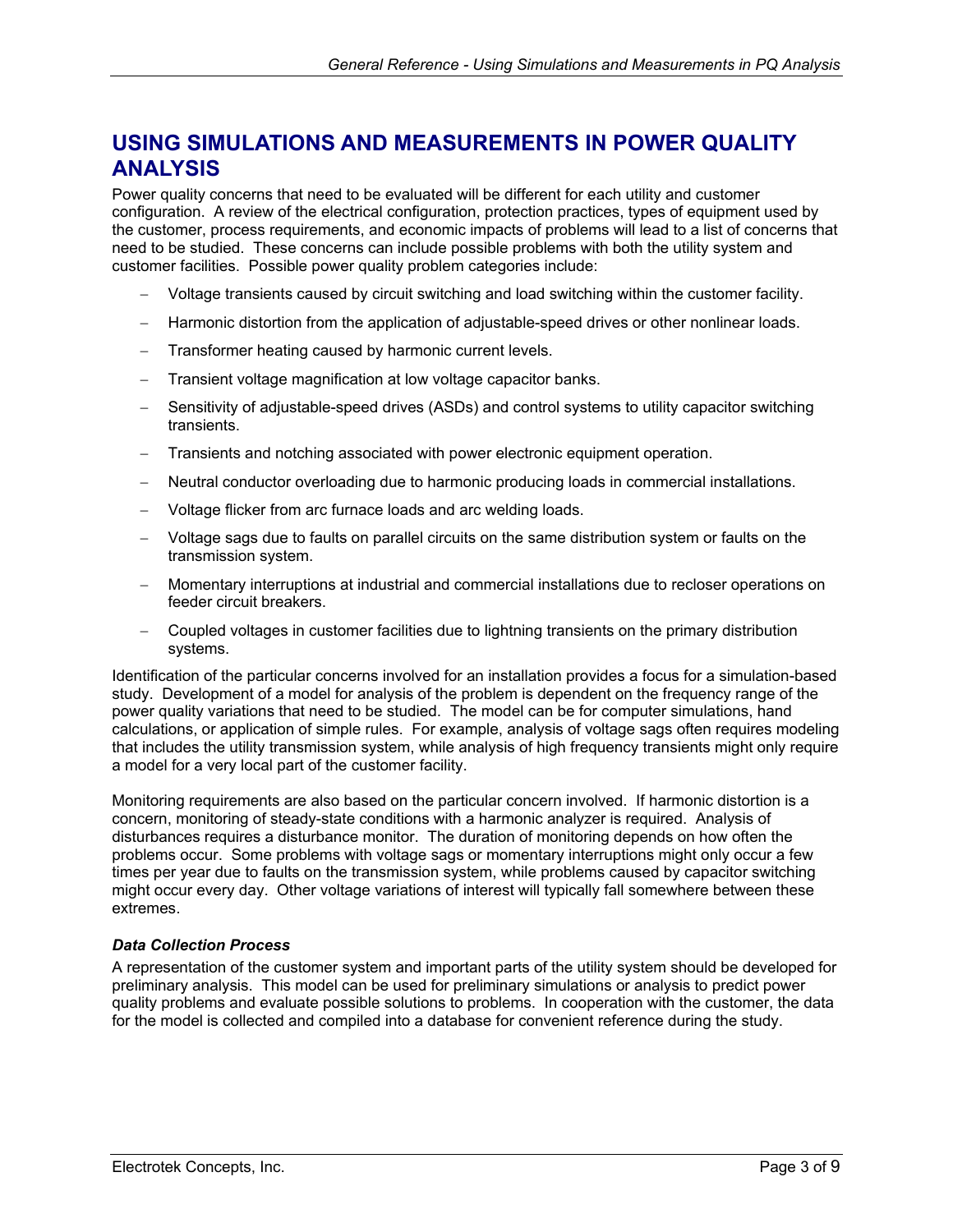<span id="page-3-0"></span>Important information includes:

- 1. Utility system characteristics:
	- − Primary voltage
	- − Short circuit / load levels
	- Feeder configuration and characteristics underground/overhead
	- − Transformer ratings / connections / impedances
	- − Protection practices, switching procedures
	- − Capacitor applications (locations, sizes, switching method and controls)
	- − Arrester sizing and placement
- 2. Customer load characteristics:
	- − Motors
	- − Power electronics / process controls
	- − Computers / lighting
	- − Adjustable-speed drives
	- − Transformer ratings / connections / impedances
	- − Conductor lengths, impedance characteristic
	- − Customer capacitor sizes, locations, switching procedures
	- − Customer equipment and circuit switching
- 3. Power conditioning equipment:
	- − Surge suppressors (arresters, varistors, etc.)
	- − Isolation transformers
	- − Constant voltage transformers
	- − Voltage regulators / power conditioners
	- − UPS systems
	- − Harmonic filters
	- − Custom power devices (utility distribution system)

#### *Computer Simulation Process*

Simulations provide a convenient means to characterize power quality problems, predict disturbance characteristics, and evaluate possible solutions to problems. They should be performed in conjunction with monitoring efforts and measurements for verification of models and identification of important power quality concerns. The models required for the simulations depend on the system characteristics and the power quality variations being evaluated. The simulations fall into three major categories:

− Transient simulations are often performed using the Electromagnetic Transients Program (EMTP). There are a number of different versions and platforms available. This is a valuable tool for analysis of circuit switching operations, capacitor switching, lightning transients, and transients associated with power electronic equipment operation.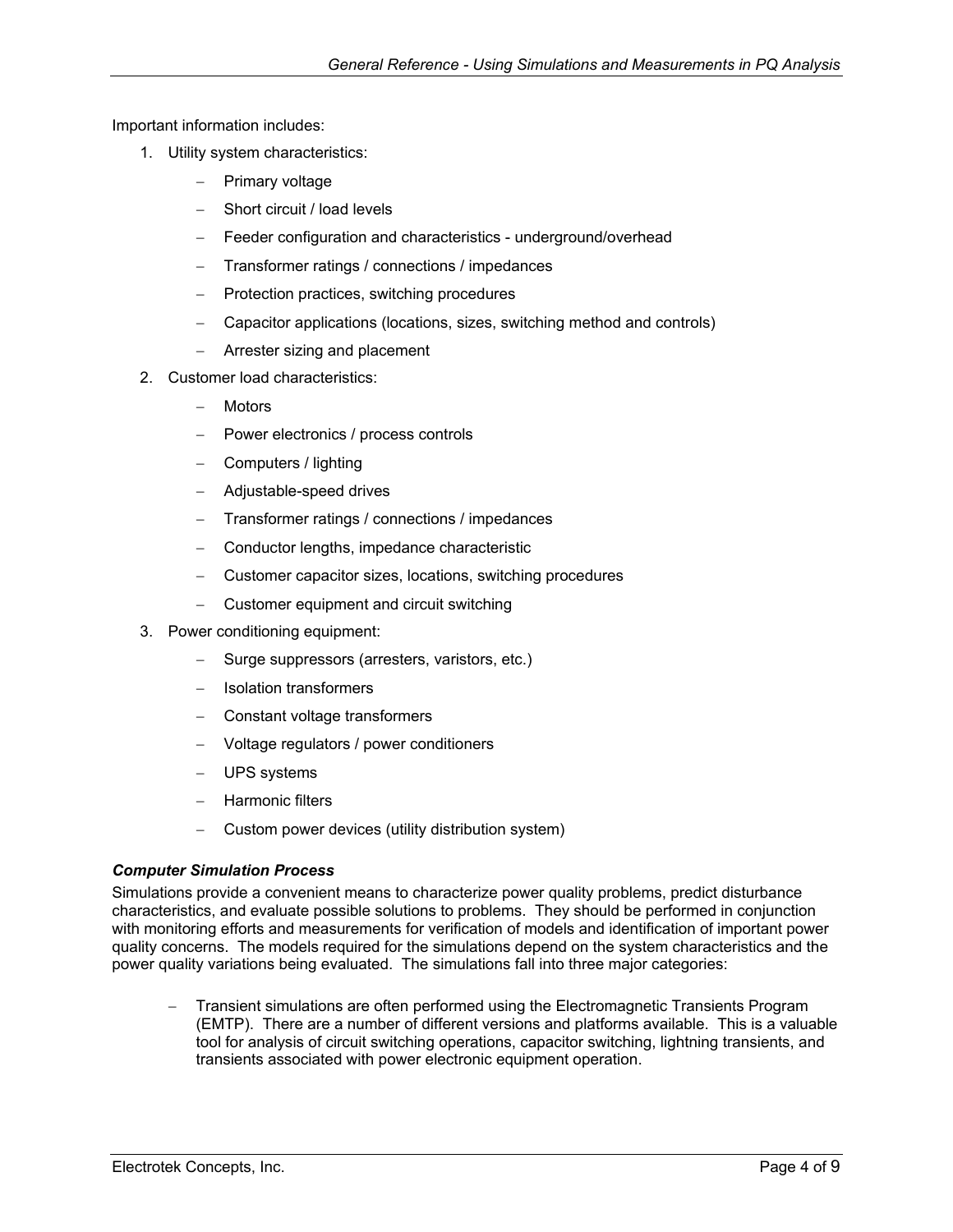The most widely used program for transient analysis is the EMTP. This program is used to simulate electromagnetic, electromechanical, and control system transients in multiphase power systems. It was originally developed by Hermann Dommel at Bonneville Power Administration (BPA) during the late 1960's. Since then, there have been significant developments by groups all over the world.

The EMTP is a general-purpose computer program for simulating high-speed transient effects on electric power systems. The program features an extremely wide variety of modeling capabilities encompassing electromagnetic and electromechanical oscillations ranging in duration from microseconds to seconds. Examples of its use include switching and lightning surge analysis, insulation coordination, shaft torsional oscillations, ferroresonance, and HVDC converter control and operations.

The EMTP is used to solve the ordinary differential and/or algebraic equations associated with an "arbitrary" interconnection of different electrical and control system components. The implicit trapezoidal-rule (second order) integration is used on the describing equations of most elements that are modeled by ordinary differential equations. The result is a set of real, simultaneous, algebraic equations, which is solved at each time-step. These equations are written in nodal-admittance form, and are solved by ordered triangular factorization.

Studies involving use of the EMTP have objectives that fall in two general categories. One is design, which includes insulation coordination, equipment ratings, protective device specification, control systems design, etc. The other is solving operating problems such as unexplained outages or equipment failures.

Currently, primary development and support for member utilities is coordinated by EPRI and the Development Coordination Group (DCG). Additional DCG/EPRI EMTP information may be obtained from: **http://www.emtp96.com/**.

Another version of the EMTP is the Alternative Transients Program (ATP). The ATP is the royalty-free version of the EMTP. ATP is distributed by the ATP User's Group for your country. ATP licensing is free, and requires only that you agree to the licensing terms. Additional ATP information may be obtained from: **<http://www.ee.mtu.edu/atp/>** and **<http://www.emtp.org/>**.

Harmonic investigations are typically performed using steady-state analysis techniques at the individual harmonic frequencies. In general, harmonic-producing loads can be modeled as harmonic current sources, and the simulations used to predict harmonic voltages and currents throughout the customer and utility systems. Overloading of neutral conductors, transformer heating considerations, resonances caused by capacitor applications, and harmonic currents injected onto the utility system can be evaluated in the simulations.

SuperHarm, a harmonic simulation program developed by Electrotek Concepts, Inc. as part of the EPRI HarmFlo+ Workstation, uses a steady-state frequency domain analysis. The solution technique is a direct admittance matrix solution. This method requires that the system admittance matrix be solved for each harmonic of interest. A nonlinear device is modeled as a shunt-connected constant current source. The magnitude and angle of current injected at each harmonic frequency is determined with a Fourier transformer of the device's line current waveform. SuperHarm allows the user to input harmonic current sources without concern for the phase angle between the bus voltage and the fundamental current.

Most harmonic simulation programs in use throughout the world use the admittance matrix approach similar to the one utilized in SuperHarm. Examples include V-HARM (Cooper Power Systems), CYMHARMO (Cyme) and HARMZW (CEPEL).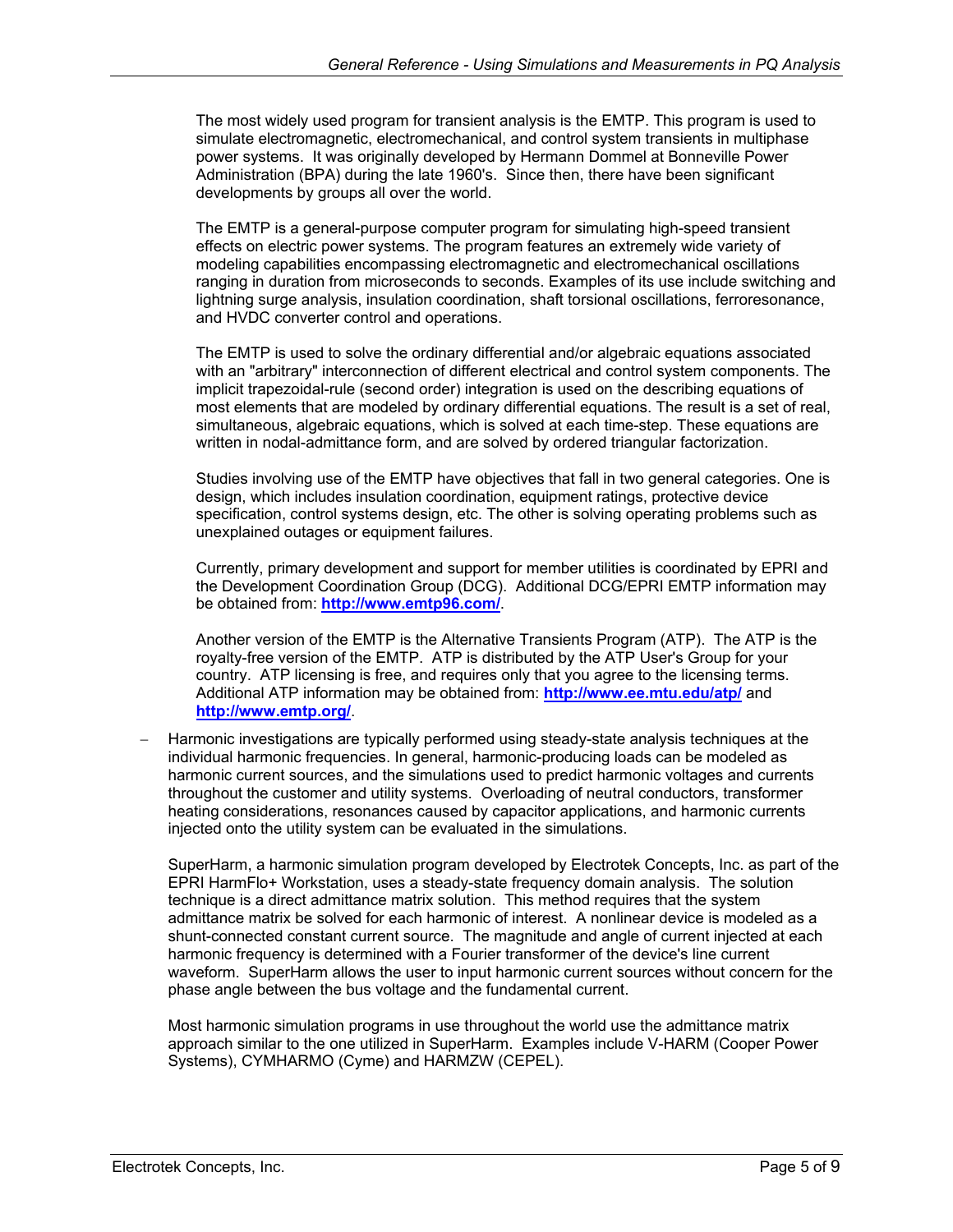<span id="page-5-0"></span>− Variations in the fundamental frequency voltage can be evaluated with conventional steady-state analysis tools. Power flow programs give system voltages as a function of load levels on the system. Fault programs (short circuit analysis) can calculate system voltage profiles during fault conditions for analysis of voltage sag concerns.

Computer programs used to solve power flows are divided into two types - static and dynamic (real time). Most power flow studies for system analysis are based on static network conditions. Real time power flows are primarily used for optimization of generation, VAr control, dispatch, losses, and tie line control.

A power flow solution gives the voltages at all buses and the power flow in all branches for a given set of operating conditions. It represents a steady state in which the influential parameters are in balance and a solution has been found. A power flow study is a collection of such solutions made when certain equipment parameters are set at different values.

Power flow/stability program vendors include EPRI, PTI (PSS/U), BPA/WSCC, Power Computing Associates, General Electric, Philadelphia Electric, ABB, and CYME.

There are numerous short circuit programs that can be used for power quality investigations. The full list given above for power flow/stability programs also provides short circuit programs. An addition to the list is ASPEN OneLiner. This program includes a special feature that allows convenient evaluation of voltage sag area of vulnerability.

In general, a process of developing a simple system model and working towards a more complete (and often more complex) model for an overall analysis yields the best results. A simplified system model allows the user to develop an understanding of the phenomena of interest. In addition, data verification is more efficient using this method. Once an understanding has been developed and the initial model has been verified, the user can then expand the system model to include more components. The overall study is then performed and solutions to the particular problem may be developed and analyzed.

#### *Monitoring Process*

The utility and customer systems being evaluated should be monitored to characterize the power quality variations and to verify the analytical models developed for simulations. The measurement program should be designed based on initial simulation results and on the particular sensitive loads existing at the customer facility. Monitoring will typically be performed on the feeder, at the customer service entrance, and close to the sensitive load. This will permit characterization of disturbances originating on the utility system and disturbances that are localized at the load. A measurement program plan should be developed which specifies:

- − quantities to monitor
- − monitoring durations
- − threshold levels which will trigger recording of disturbances
- waveform sampling and data storage requirements
- − analysis procedures and data presentation formats

Available monitoring instruments should be evaluated for the measurements required. The problem of obtaining adequate representation of both harmonic and transient conditions must be addressed in particular, if both of these concerns exist at a facility.

A customer site survey should be part of the measurement program design. The site survey should characterize the wiring and distribution system integrity and provide basic information about circuit and equipment loading. The site survey should also include discussions with facility personnel regarding characteristics of equipment problems and known customer system conditions at the time power quality variations have occurred.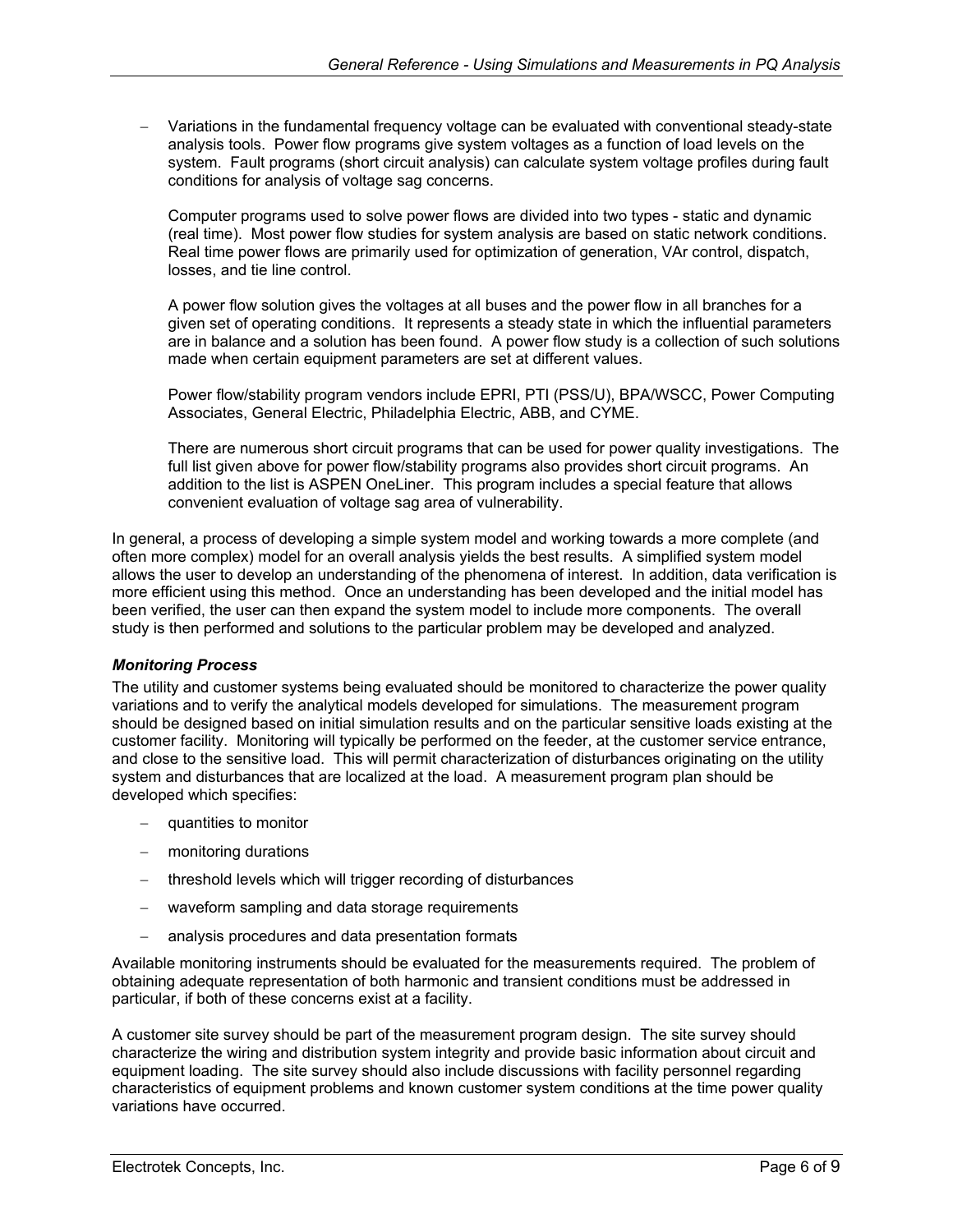<span id="page-6-0"></span>The actual monitoring effort requires close cooperation between the customer and utility personnel. Monitoring sites and instrumentation should be selected based on the particular concerns being characterized. The duration of monitoring effort will depend on the parameters that can affect the power quality concerns. It is likely that the customer will need to be responsible for verifying that the monitor is operating properly on a day-to-day basis. The monitoring results should be compiled and analyzed for verification of analytical models and to provide a concise description of the possible concerns.

#### **Selecting the Appropriate Monitoring Equipment**

Power quality problems encompass a wide range of disturbances and conditions on the system. They include everything from very fast transient overvoltages (microsecond time frame) to long duration outages (hours or days time frame). Power quality problems also include steady-state phenomena such as harmonic distortion, and intermittent phenomena, such as voltage flicker. This wide variety of conditions that make up "power quality" makes the development of standard measurement procedures and equipment very difficult. [Table 1](#page-6-1) indicates the equipment requirements for identifying and monitoring specific power quality problems.

| <b>Concern</b>                                  | <b>Instrument/Software</b><br><b>Measurement &amp; Control</b>                                                                                            | Instrument/Software<br><b>Analysis &amp; Display</b>                         |
|-------------------------------------------------|-----------------------------------------------------------------------------------------------------------------------------------------------------------|------------------------------------------------------------------------------|
| Harmonic levels                                 | Voltage & current<br>3-phase (1-phase acceptable for<br>balanced 3-phase loads)<br>Waveform sampling<br>Configurable periodicity<br>Synchronized sampling | FFT capability<br>Trending<br>Waveform/spectra plots                         |
| Long term voltage<br>variations                 | 3-phase voltage<br>rms sampling<br>Configurable periodicity                                                                                               | Trending<br>Magnitude vs. duration plots                                     |
| Short term voltage<br>variations, interruptions | 3-phase voltage<br>rms sampling<br>Configurable threshold level<br>cycle rms resolution                                                                   | Magnitude vs. duration plots                                                 |
| Low frequency transients<br>(switching)         | 3-phase voltage & current<br>Waveform sampling<br>Frequency response $\geq 5$ kHz<br>Configurable threshold level                                         | Waveform plots showing pre-event<br>and recovery                             |
| High frequency<br>transients (lightning)        | 3-phase voltage & current<br>Frequency response $\geq 1$ MHz<br>Impulse peak and width detection<br>Configurable threshold level                          | Waveform plots showing position<br>of impulse on power frequency<br>sinusoid |

#### <span id="page-6-1"></span>**Table 1 - Equipment Requirements**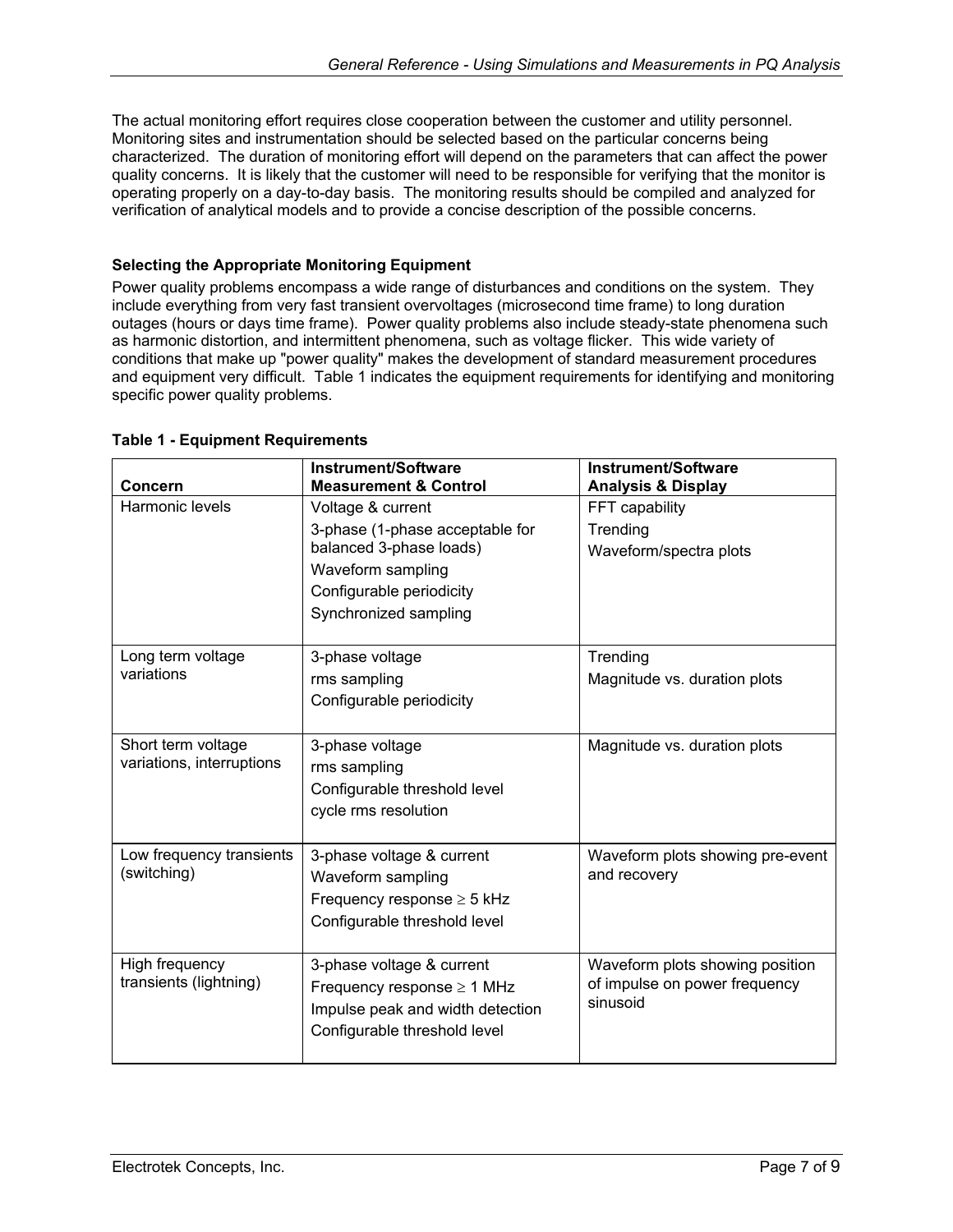#### <span id="page-7-0"></span>**Instrument Types**

Although instruments have been developed that measure a wide variety of disturbances, a number of different instruments are generally necessary, depending on the phenomena being investigated. Basic categories of instruments that may be applicable include:

- − Wiring and Grounding Test Devices
- − Multimeters
- − Oscilloscopes
- − Disturbance Analyzers
- − Harmonic Analyzers/Spectrum Analyzers
- − Flicker Meters

#### **Transducer Requirements**

Monitoring of power quality on power systems often requires transducers to obtain acceptable voltage and current signal levels. Voltage monitoring on secondary systems can usually be performed with direct connections but even these locations require current transformers (CTs) for the current signal.

Many power quality monitoring instruments are designed for input voltages up to 600Vrms and current inputs up to 5Arms. Voltage and current transducers must be selected to provide these signal levels. There are two important concerns that must be addressed in selecting transducers:

- Signal levels. Signal levels should use the full scale of the instrument without distorting or clipping the desired signal.
- − Frequency response. This is particularly important for transient and harmonic distortion monitoring, where high frequency signals are particularly important.

## **EVALUATING RESULTS**

The measurement results are analyzed in conjunction with the results of simulations to correlate customer problems with the utility system power quality levels. The initial measurements and the site survey are used to identify the phenomena involved and the important parameters. The subsequent measurement results are used to verify the model and characterize the actual power quality variations. Using this information, the model can then be used for more detailed simulations of possible solutions to the power quality problem. The simulations provide the means to evaluate a range of possible solutions from a technical point of view.

Once the range of technical solutions is identified, economic analyses need to be performed to evaluate the possible alternatives for solving customer power quality problems. These alternatives will generally include the following options:

- Power conditioning and/or filtering at the sensitive loads
- − Central power conditioning and/or filtering at the customer service entrance
- − Changing operating procedures or system design on the utility distribution system
- − Modification to the design of sensitive loads to make them less sensitive to power quality variations

The requirements for each of these options will be developed from the simulation effort and the analysis of measurement results.